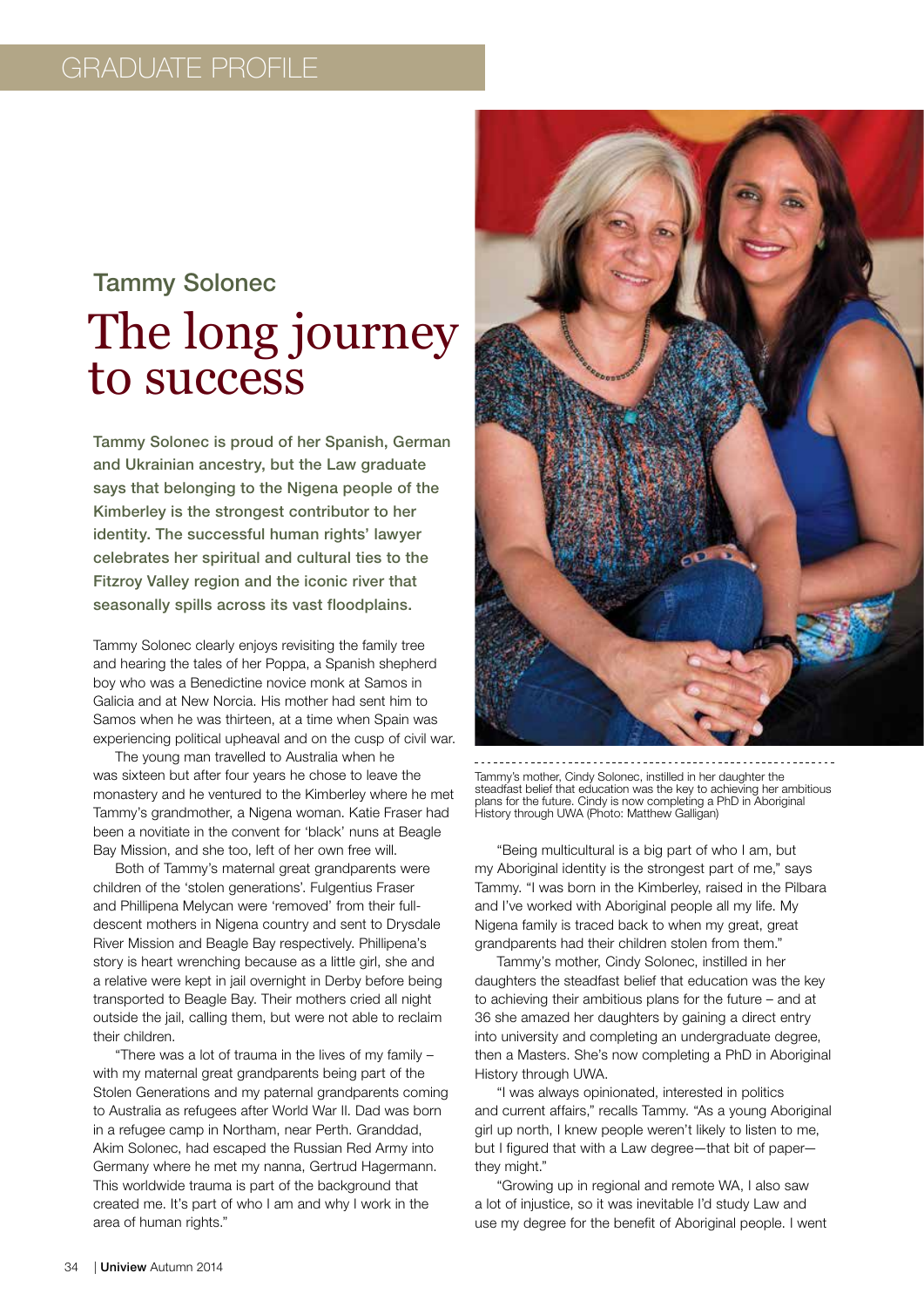

"As a young Aboriginal girl up north, I knew people weren't likely to listen to me, but I figured that with a Law degree—that bit of paper they might."

straight from high school into the inaugural prelaw course at UWA. At that time it was the first course of its kind in Australia – and I loved it straight away.

"Law just made sense to me, and it was special being in that UWA group. We knew we were the first! There weren't many Aboriginal students doing Law then, but there was a real need for Aboriginal Lawyers."

Securing that degree was a long and at times a difficult journey. Tammy met her husband during her first year of study at UWA, married and had two children, then put her studies on hold while working for the Department of Housing.

When her marriage fell apart, there was a custody battle and the need to support her family. Eventually, still juggling being a mum and work, she picked up her Law studies again, doing one or two units while working with the Department of Commerce in Indigenous Community Education.

"It took me 12 years to complete my Law degree," she says, remembering that final exam in Winthrop Hall.

 "I let all my colleagues leave and sat alone in the hall, reflecting on 12 years of struggle. It was a profound and emotional moment. I knew I'd passed but that moment of reaching the end – it was so big I didn't feel the need to go to a graduation ceremony and collect a certificate. It was enough just to have survived, to have done it!"

But there were people at UWA who were very much a part of her journey.

"Neil Morgan, one of my first lecturers, is now the Inspector of Custodial Services, so I continue to have contact with him in relation to prisoners' rights. He was very supportive, as was Law tutor Mel Thomas. And, of course, Shenton House was my place: to hang out and use the computers, and to have the help and friendship of staff and students. That was the biggest thing that got me through Law."

Having completed her Bachelor of Laws in 2006, she was employed by the Aboriginal Legal Service for her Articles, and in 2009 became Managing Solicitor of the Law and Advocacy Unit where she managed policy and law reform, international law, community legal education, prisoner support and coronial inquests, including extensive work on the high profile Ward Inquest.

Tammy's own small business consultancy, Nyikina Yorga Consultancies, has recently seen her delivering tenancy training in remote Aboriginal communities in the Fitzroy Valley for Shelter WA, along with involvement in research projects, cultural awareness training, media co-ordinating and lecturing (mainly on human rights and governance). Her long association with remote housing means she's interested in the outcomes of agreements to tackle housing shortages in remote communities, overcrowding and homelessness.

Long involved with NAIDOC Perth – its incorporation, management and promotion – in 2011 Tammy went from Secretary to Vice-Chairperson, and was appointed to the National NAIDOC Committee. Also in 2011, Tammy was elected to the high profile Board of the National Congress of Australia's First Peoples, the new national representative body for Aboriginal and Torres Strait Islander peoples, where she leads the organisation's work in Justice.

Human rights training in Timor Leste and attendance at the United Nations Permanent Forum of Indigenous Issues in New York in 2010 and 2011 and the Expert Mechanism on the Rights of Indigenous Peoples in Geneva in 2011 added an international perspective.

In 2012, her work in justice was recognised by the Women's Lawyers Association of WA as WA Young Female Lawyer of the Year and the Law Society of WA as Lawyer of the Year with less than 5 years experience.

The UWA graduate is also keenly interested in Justice Reinvestment, being a strong advocate of engaging with crime prevention rather than continuing to increase prison populations. She believes 'tough on crime' rhetoric needs to be replaced by strengthen communities and preventing at-risk individuals from offending, citing reductions in juvenile incarceration rates in both Oregon and in Texas where effective inventions are in place.

Another future challenge lies in the political arena.

"I'm an obsessive long-term planner, and definitely aspire to enter politics," says this ambitious graduate. "I know I'll be able to contribute a lot, having spent so much time working on housing, social justice and human rights issues." $\blacksquare$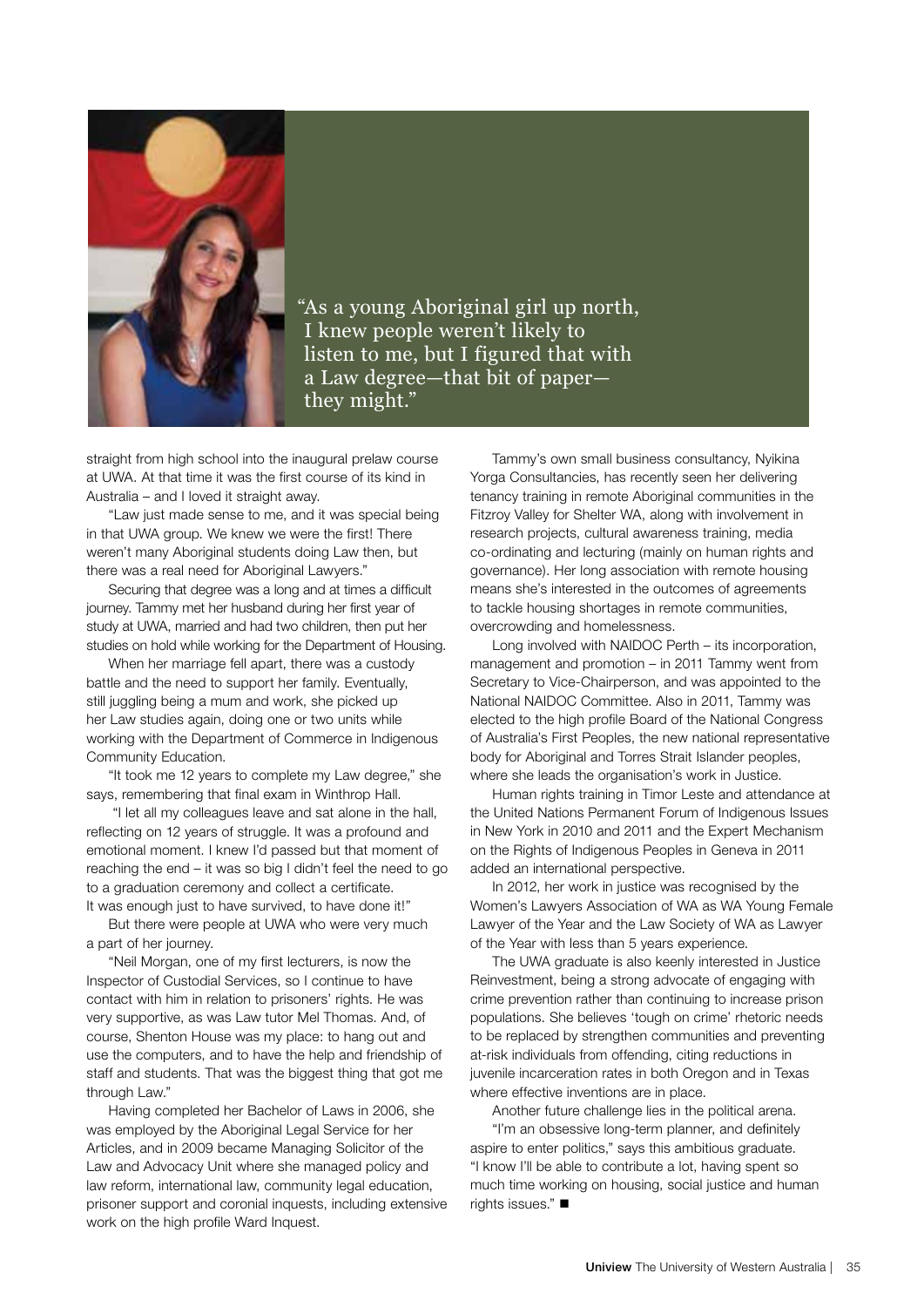### graduate profile

Wayne Gregson Commissioner of the Department of Fire and Emergency Services

## In the *hot* seat

As the 'bushfire season' winds down, Wayne Gregson is already thinking about the next season and how to make firefighting more effective. The UWA graduate, who rose to the top ranks of the WA Police, now holds one of the State's most critical public service roles: Commissioner of the new Department of Fire and Emergency Services.

When, in 2011, fire-fighting was in the news for all the wrong reasons following the Roleystone and Margaret River bushfires and the subsequent Keelty reports, Wayne Gregson was seconded from the WA Police to head what was then the Fire and Emergency Services Agency (FESA).

The graduate is now Commissioner of the relatively new Department of Fire and Emergency Services (DFES), the State's leading hazard management agency. DFES covers a range of natural disasters and emergency incidents and co-ordinates both volunteer and career services for fire, hazmat, natural hazards, marine and search and rescue services, making it an extremely complex portfolio.

Images of the devastating Parkerville fire in January (Photos: Department of Fire and Emergency Services)

Particularly in relation to fire management, DFES works closely with the Department of Parks and Wildlife that manages national and conservation parks, State forests, timber and nature reserves, marine reserves and parks.

Wayne Gregson joined the police force as a cadet in 1979 and immediately broke the mould. "I wanted to do something quite unusual: tertiary studies. Academia wasn't warmly embraced within the force at that time – although today tertiary study has become much more part of the developmental norm," he recalls. "So while my mates were often in the pub, I was travelling down to UWA to study things like philosophy, history and political science, and I believe those studies stood me in good stead.

"I certainly found they gave me a better understanding of how communities and societies work and showed me different ways of looking at the world. In terms of policing, I was able to appreciate the bigger picture of the forces at work in a society: the ways in which the government bureaucracy, the governing party, the community and the law interrelate."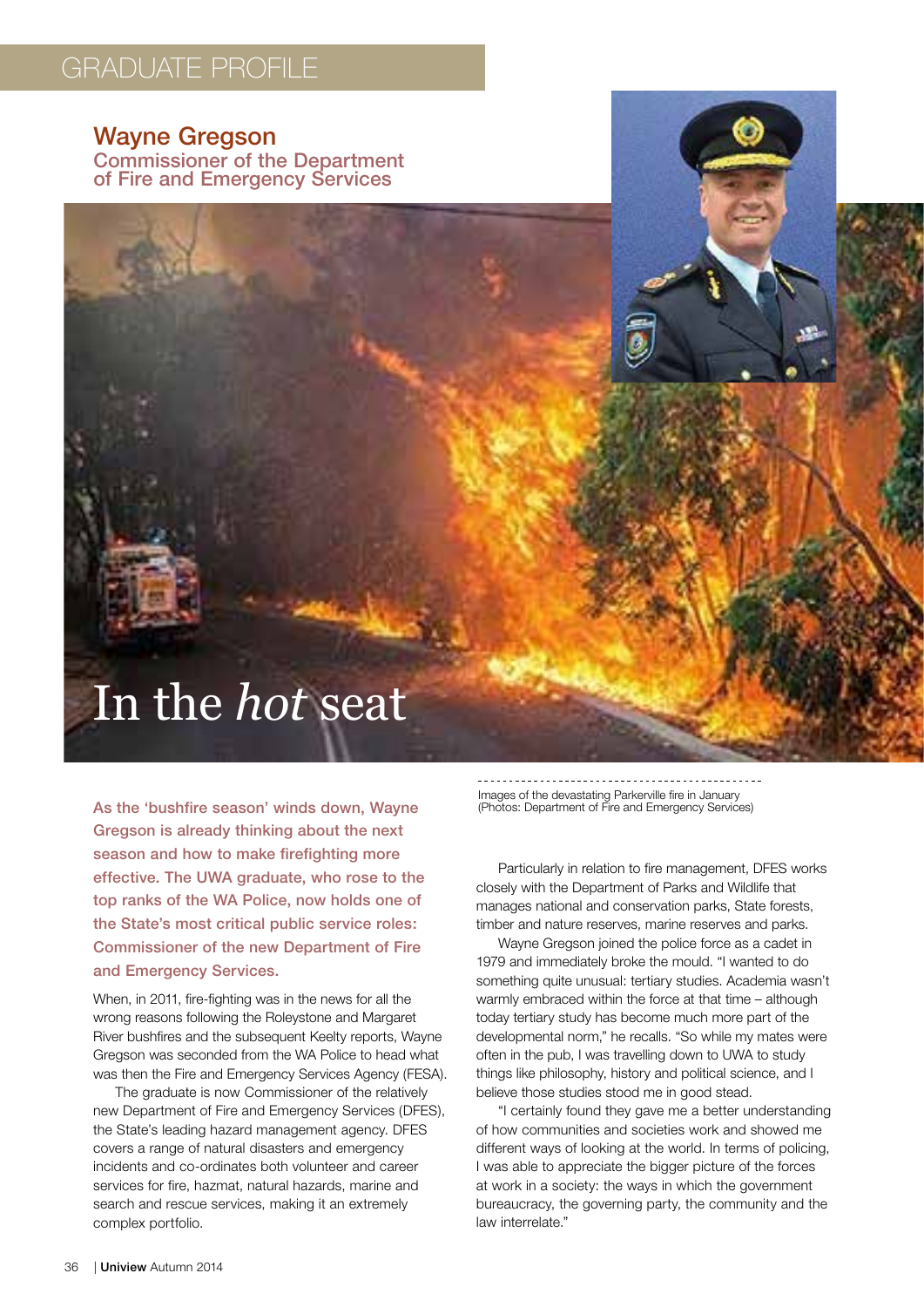So this ambitious cadet graduated and served in uniform at suburban stations, and later with the tactical response group and major fraud and crime squads.

Promoted through the ranks to serve as Assistant Commissioner for the Metropolitan area, he later headed a judicial services review "trying to co-ordinate the way criminal justice processes work from the police perspective".

That would have been a useful curtain raiser for his present job heading an institution encompassing "people from different services who think very differently". He observes that all the agencies he has worked with tend to attract alpha males who tend to be critical. The trick, he says, is to get everyone working together, towards a common goal.

When asked to express an interest in the FESA secondment that resulted in his present appointment, Wayne Gregson recalls telling the selection panel that he wanted to make a difference to the people trying to deliver the services in a bureaucracy where the default position is to say, "No, we can't change that, we've always done it this way."

He sees the challenges of leading DFES in almost military terms. "All the support personnel from medical to catering people are there to support the soldier in the field. So the default position must be to say 'yes'," he explains. "I am very big on structure. Everyone needs to know what the rules of engagement are and their responsibilities; operational procedures need to be standardised and good policy needs to be articulated and entrenched."

When his appointment stirred rumblings in relation to fire management ("What does he know about fires, he's got no background in firefighting…?") his response was: "Fighting fires is not my job. My job is corporate governance, minimising risk and providing a clear pathway for the future."

In relation to fire management and firefighting – the issues that usually thrust his department into the media – he says there is a tension between community resilience and a reliance on a DFES fire truck rolling over the horizon to put things right.

"We have to get the message out that that is not a reasonable expectation. Sometimes we're not going to be able to battle what the landscape and catastrophic weather conditions conspire to create," he says. "In those situations you can only minimise the impact and you can best do this through preparation – people taking ownership, looking hard at their homes and striking a healthy balance between 'living in a tree house or a concrete bunker' before the fire occurs."

Since this year's Parkerville fires, he has also made it clear that reduction of fuel loads will be a major consideration in the review of WA emergency services legislation, and he has emphasised that local councils, state government entities and landholders on semirural properties – "people who own the fuel" – need to be held to account.



#### " Academia wasn't warmly embraced in the force at the time – today it's much more part of the developmental norm."

The Commissioner has also warned against a growing culture of post disaster blame and litigation. Volunteers, he says, have already approached him to ask whether making a decision that is later questioned will involve them in parliamentary or coronial enquiries, subject them to media scrutiny.

"It's hard enough to get volunteers. If you continue to blame people there will be less inclination for them to step up to the challenge," he says. "Mistakes will continue to be made because we're human; controlled burns will occasionally get away because you are working with fire, however with improved training and clear ground rules established by the Office of Bushfire Management, we reduce the chances of this. We also have at our disposal improved technology and equipment that strengthens our hand."

Since his appointment, the UWA graduate has been able to design and implement organizational change, and has clearly relished the challenge.

"When you implement change – and the Keelty reports advocated far-reaching cultural change in what was FESA and the Department of Environment and Conservation – you need to bring people along with you, to convince them that the changes being effected are for the greater good," he says.

"It's all about harnessing skills and getting people to work more collectively and co-operatively towards a unified command and control structure they believe in. I do feel I'm making headway, however with all cultural reform agendas the trick is not to expect too much too soon, to be satisfied with incremental change that importantly brings people along for the journey."

Apart from his BA and MBA from UWA, Wayne Gregson is a graduate of the FBI National Academy, the Australian Institute of Company Directors and an Executive Fellow of the Australia and New Zealand School of Government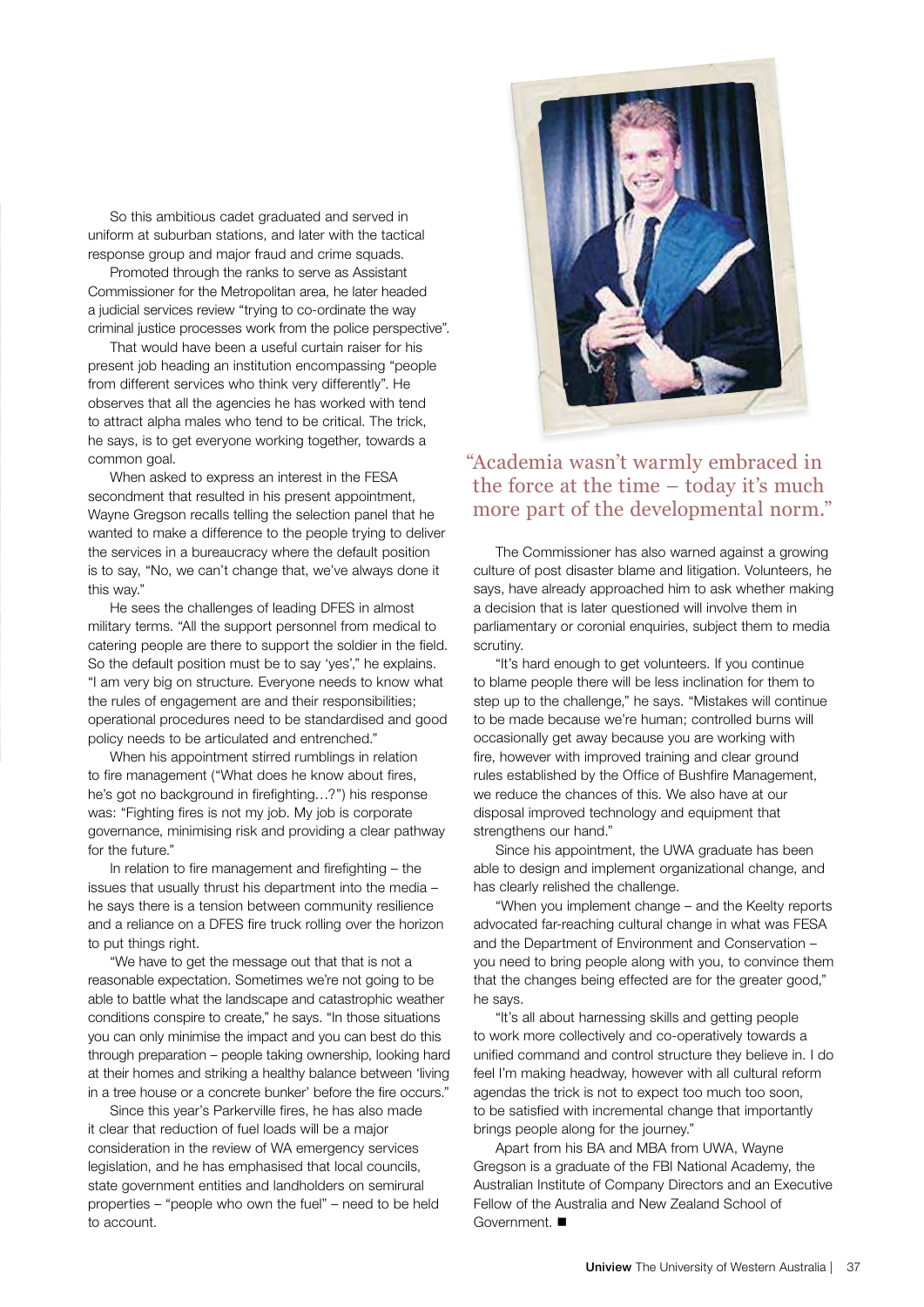

Dr Ryan Kempster (Photo: Paul Ricketts)

# That great repellent: *research*!

UWA's Oceans Institute's labs have become 'shark research central' for the national media as interest in recent fatal attacks continues – and two researchers, UWA Winthrop Professor Shaun Collin and Dr Ryan Kempster, have been as much in the news as the predators patrolling Australia's coastline.

Currently the Ocean's Institute is pursuing a range of research – from wet suits to shark repellents – aimed at making us feel safer as we enjoy the beaches that play such an intrinsic part of the WA lifestyle.

While researchers concede there's no 'magic bullet', their focus on shark behaviour and biology is providing fascinating insights – like the fact that shark diving behaviour varies with water temperature and the phases of the moon; that they see in black-and-white only and have a sixth sense enabling them to detect electric fields (from body movements in the ocean) down to a billionth of a volt. These are findings that have stirred wide interest and seen UWA research featured in ABC TV's *Catalyst* program.

The UWA researchers emphasise that statistical data suggests it's a fallacy that shark attacks have increased in WA, pointing instead to the State's spiralling population and the increase in swimmers enjoying beaches with a worldwide reputation for their beauty and exhilarating surf breaks.

While today helicopters are a frequent sight for beachgoers, the UWA researchers say helicopter shark patrols over the past few years have sighted the same number of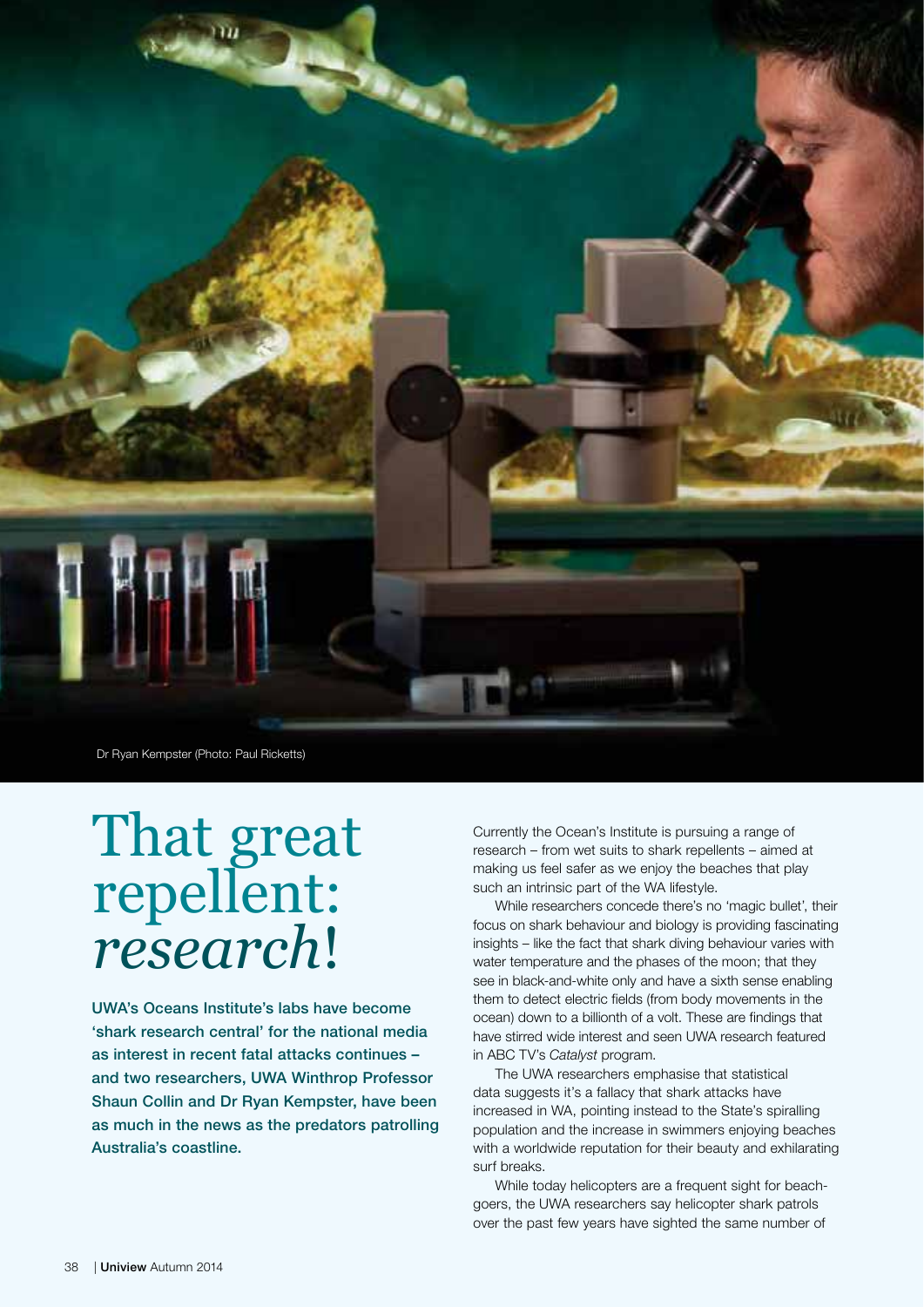

SHARKS **BEACH CLOSED** 

sharks per hour of patrolling (about one every 2.5 hours) as in previous years. Stats from Hawaii (between 1959 and 1976, when more than 4,500 sharks were culled) also indicate that culling results in no significant decrease in the number of attacks recorded.

"We take a calculated risk whenever we enter the ocean, but the risk is quite small compared with other daily activities," say the researchers. To illustrate this, they cite new research showing that on average in Australia rip currents cause on 21 fatalities a year, compared with 7.5 for cyclones, 5.9 for bushfires, 4.3 for floods, and 1 for sharks.

"The WA Government is in a difficult position," says Professor Collin. "It genuinely wants to protect ocean users and its investment in monitoring and research has been a very positive step, but we still need to better understand why sharks attacks occur and what factors draw sharks closer to shore.

"The more we know about their movements and behaviour, the more able we are to develop strategies to coexist with these important apex predators while continuing to enjoy the ocean safely," says Professor Collin, a shark sensory biologist and WA Premier's Fellow who leads the Neuroecology Group at UWA's Oceans Institute. The group has received WA Government funding to test the effectiveness and improve understanding of existing shark deterrents.

Dr Ryan Kempster's research focusses on the shark's sixth sense to 'see' the electric fields created by other things moving through the ocean environment. Using tiny pores over the surface of their heads, sharks can detect even weak electric fields.

"Shark repellents have traditionally been used to reduce the risk of attack, but they also play a role in reducing by-catch and protecting both sharks and the people who work and play in our oceans," says the researcher who recently gave a UWA Extension lecture.

UWA researchers advocate more public education about the risks (times, water temperatures and conditions for most attacks) along with signage on beaches known to be frequented by 'dangerous' sharks – a common practice in California and other places visited by large sharks.

The Western Australian Government recently announced the second round of funding as part of its Shark Mitigation Strategy with UWA receiving support for a further two projects. A project led by Shane Chambers from the School of Physics will develop an acoustic



WA Premier's Fellow, Professor Shaun Collin

system to detect sharks approaching beaches while Associate Professor Nathan Hart's project will define the actual visual, electrical and vibrational (sensory) cues that trigger shark attacks.

Professor Hart is developing and testing new shark deterrents, including the innovative use of bubble curtains, strobe lights and sub aquatic sounds. He is also working with Professor Collin to develop shark attack deterrent wetsuits in a project co-funded by WA company Dunbar Harper and the WA Government.

Winthrop Professor Mohammed Bennamoun, from UWA's School of Computer Science and Software Engineering, has received funding to develop advanced vision systems for automatic shark detection. His recent research projects used the latest 3D imaging and biomechanical techniques to quantify swimmers' movement patterns.

The WA Department of Commerce established the Shark Hazard Advisory Research Committee (SHARC) to deliver shark mitigation education and research.

There are several articles by UWA researchers on shark research in The Conversation (http://the conversation.com).  $\blacksquare$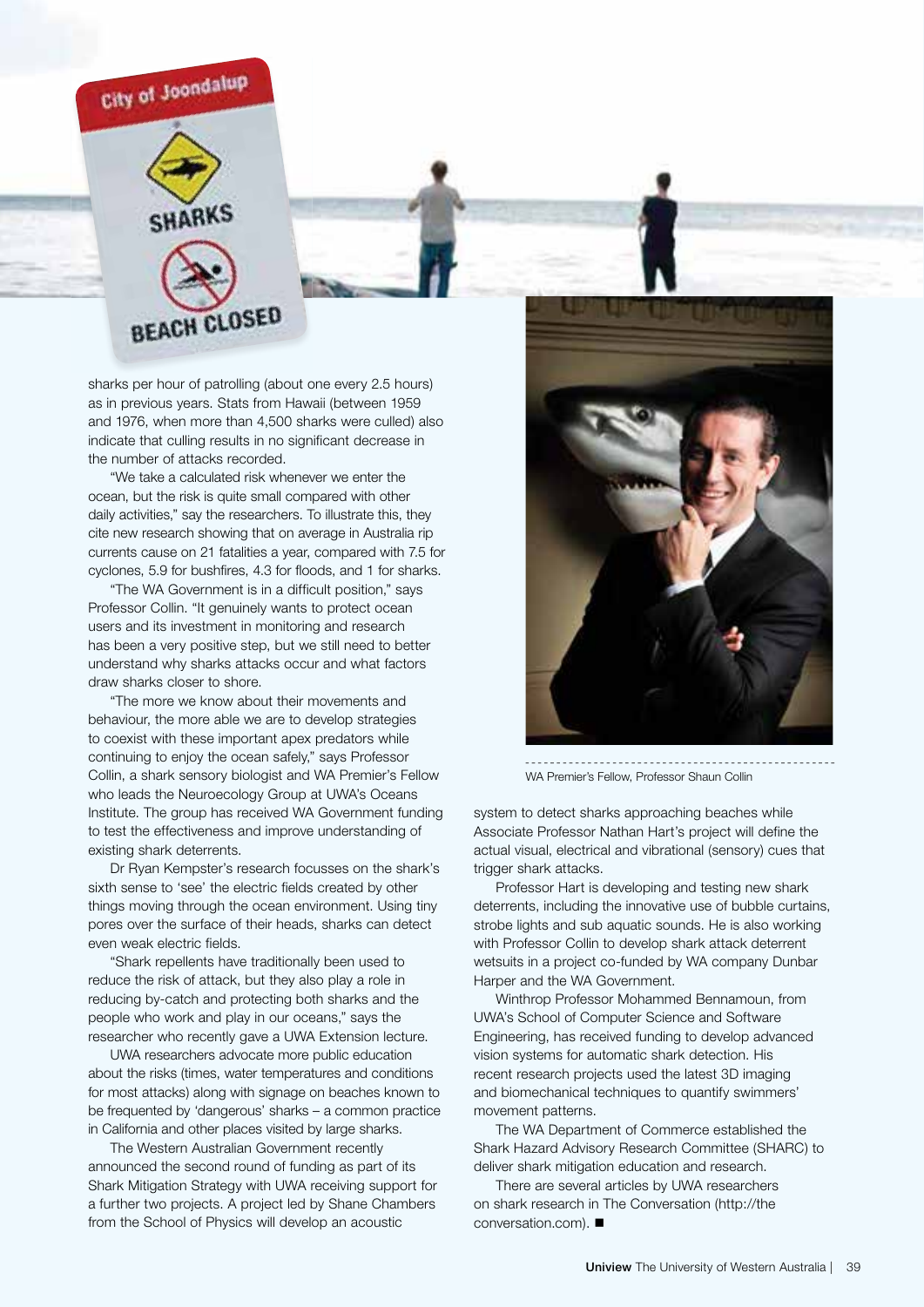# Hyman Spigl: inspiring the next generation

A family spanning three generations across several continents has created a prize honouring the memory of a brother and uncle who put Western Australia on the map in terms of international astronomy. They hope the Hyman S. Spigl Prize will support tomorrow's innovators in science and engineering.

UWA graduate Hyman Spigl studied part-time at UWA in the 1930s, graduating with a Bachelor of Surveying in 1939 and later adding a BA to his academic credentials. Joining the WA Department of Lands and Surveys as a cadet surveyor, he went on to play a major role in the geodetic survey marking of the border between Western Australia and the Northern Territory.

This impressive young man was appointed Government Astronomer of WA at the age of 29 and, over more than two decades, he significantly upgraded the Perth Observatory.

At a time when the 'tyranny of distance' underscored the State's isolation, the graduate forged ambitious research links with Washington University, Seattle (USA). As a result, the observatory participated in a program of moon observations during the International Geophysical Year (1957/8).

A UWA Gledden Travelling Scholarship allowed H. Spigl to spend a year in the US, the UK and Europe, further strengthening the Observatory's overseas links. He was pursuing a new location for the observatory when his untimely death in 1962 meant that he never saw the Observatory's move to Bickley.

In her book *Astronomy of Western Australia* Muriel Utting wrote that as Government Astronomer, H. Spigl moved the observatory "into the modern era" and helped to establish a vigorous Astronomical Society of WA.



H. Spigl was a member of the UWA Faculty of Engineering, the Technical Advisory Committee of the University Investments, Endowments and Building Committee, and the Advisory Board in Engineering. He was a councillor of the Institution of Surveyors, Western Australia, a life member of the Astronomical Society of Western Australia, and a fellow of the Royal Astronomical Society. Named in his honour is Spigl Street in the Canberra suburbs of Giralang and Kaleen, and Spigl Way, in the Perth suburb of Bateman.

A part-time lecturer in surveying at UWA, H. Spigl encouraged his nephews George Taylor and Barry Green to study science and engineering. UWA Engineering graduate Dr George Taylor (a world leader in ferroelectricity and in the large-scale conversion of wave energy to electricity) recalls attending lectures given by his charismatic uncle.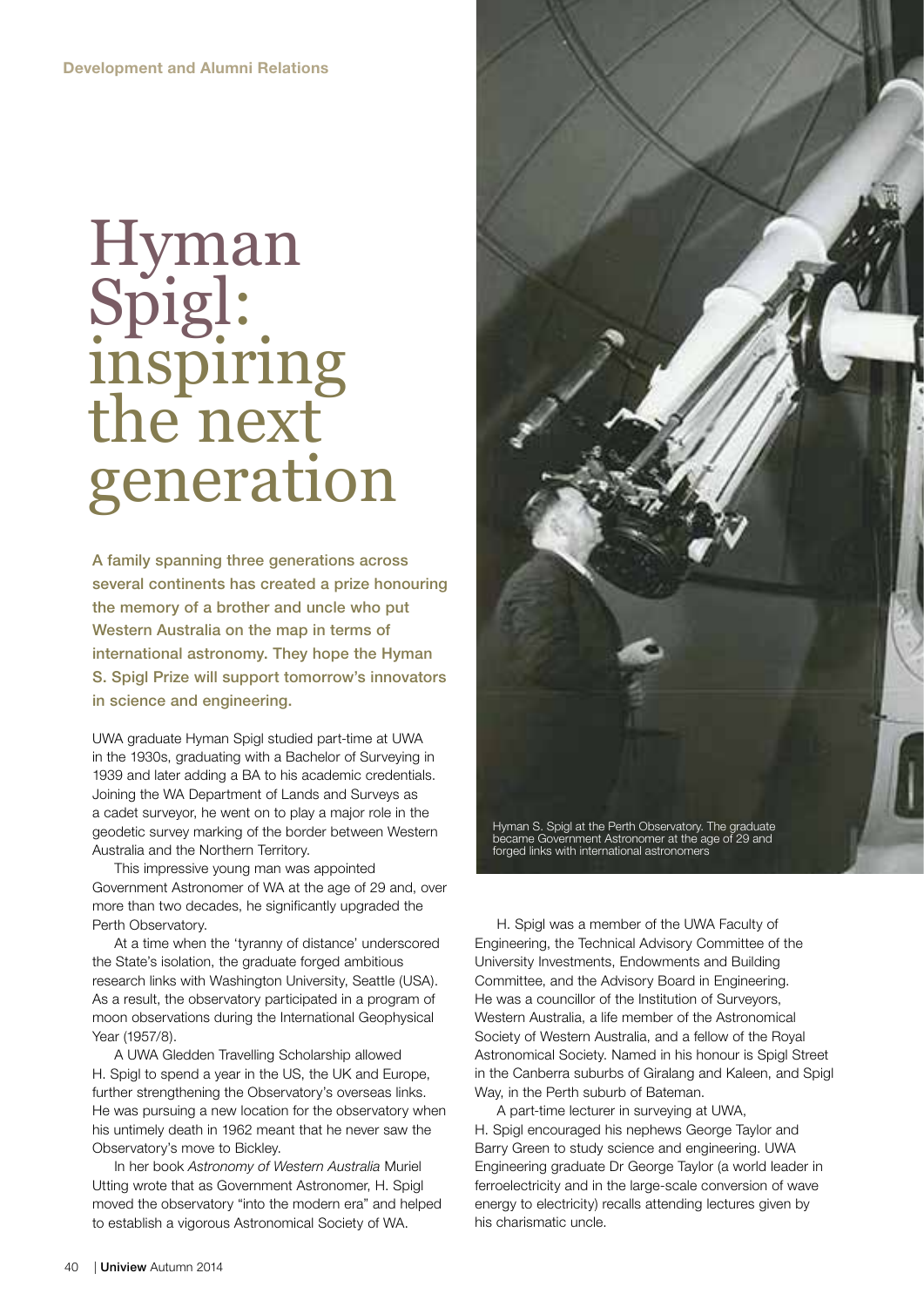



Prize winner Elliot Christian Roberts with Dr George Taylor (left) and Dr Barry Green

"He was renowned for talking at high speed and students had trouble keeping up because as he rapidly covered two blackboards with formulas, he was obliterating the first before we'd copied it all down!"

"He was renowned for talking at high speed and students had trouble keeping up because as he rapidly covered two blackboards with formulas, he was obliterating the first before we'd copied it all down!" recalls Dr Taylor. "However he was very inspirational and always stressed the importance of studying mathematics and engineering."

After graduating from the Victoria University of Wellington (NZ), Dr Barry Green completed a PhD in theoretical plasma physics (University of Sydney) and has spent the last 40 years involved in the research and development of fusion energy in the US, Europe, and Japan. He currently lectures at the School of Physics, UWA.

On the death of H. Spigl, his surviving sisters, Myrtle (George's mother) and Dora (Barry's mother) donated funds to establish the H. S. Spigl Memorial Prize. Now the families of Hyman's three sisters, Batzion, Myrtle, and Dora, have transformed the prize into the Hyman S. Spigl Prize. The family has strong connections with the University: Dora Green (BA, 1928); George Taylor (BE, 1957, DEng, 1981, and Honorary Doctor of Letters, 2009); and his son George (M.Sc, 1996). And Barry Green is married to Helen (BA, 1965).

The donors to the prize are: Batzion's son Rodney; Myrtle's son George Taylor and his four children Susan (and her sons Joseph and James), George, Deborah and Felicity; Dora's daughter Judith and her children Sibila, Ensor, Rebecca and Zoe; Dora's son Barry and his three children Stefan, Julian and Aleksandra. Poet Judith Rodriguez, has written a poem in honour of her uncle entitled *Halley's Comet (Judith Rodriguez: New and Selected Poems*, University of Queensland Press, 1988).

The family believes that re-invigorating this prize supports excellence in learning at the University. "We want to support education here and to remember our uncle. It's a great way to tie our family together – because several generations are in different places," says Dr Taylor. And Dr Green adds: "Scientists and engineers are the innovators for the world of tomorrow, but we need more of them. Hopefully, this prize will assist in providing them."

From 2014, the prize will be awarded to the Master of Professional Engineering student with the highest mark in Advanced Engineering Mathematics. The 2012 prize went to Elliot Christian Roberts.  $\blacksquare$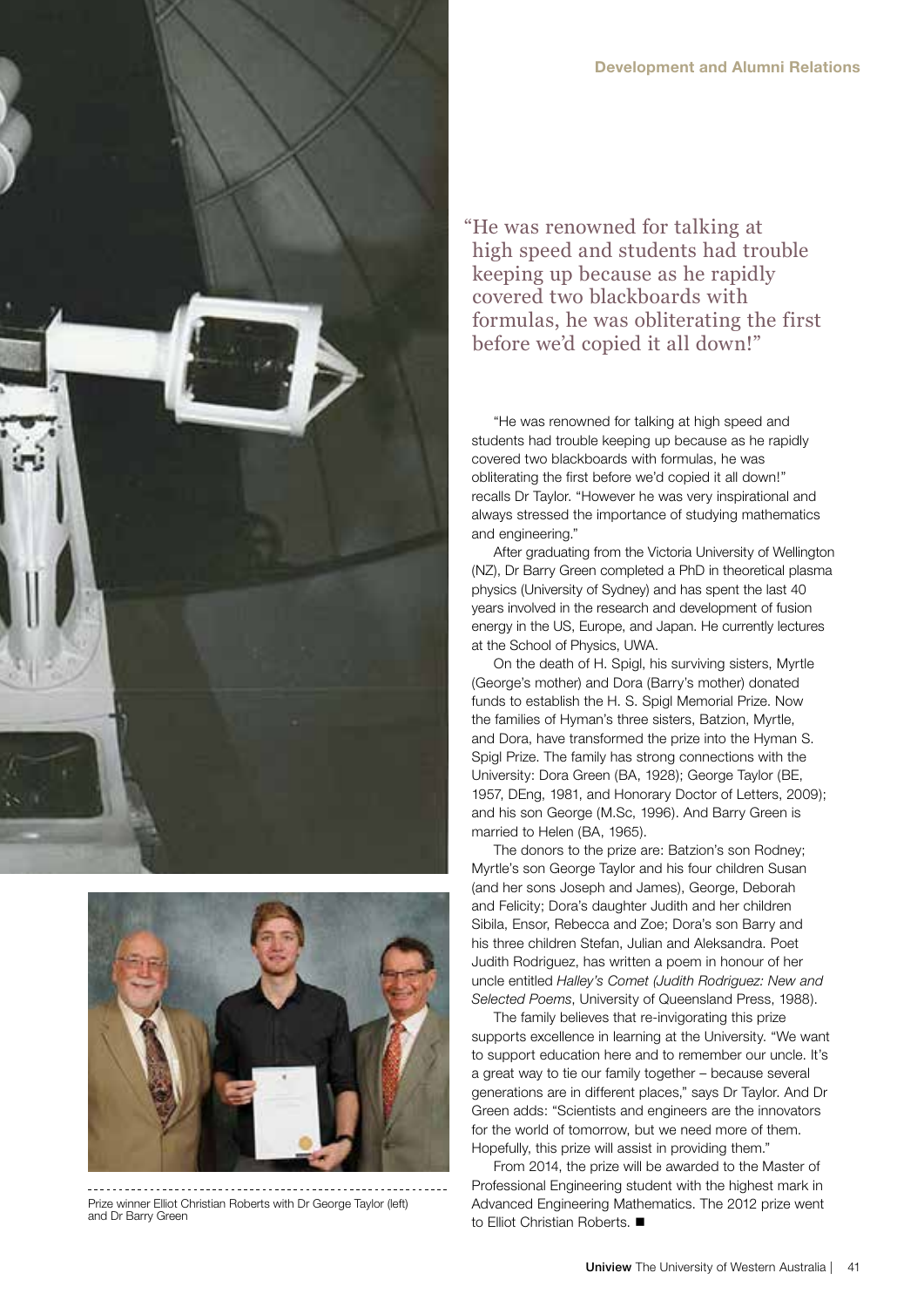#### Convocation of UWA Graduates



## From the Warden of Convocation

Over the past three years, UWA has had a number of opportunities to celebrate the centenary of its establishment.

During 2011, we were able to celebrate the 100th anniversary of the University's legal creation exactly a century after the University of Western Australia Act received the Governor's assent on 16 February 1911. The centenary of the appointment of the first members of the Senate occurred on 13 February 2012, and the centenary of the first meeting of the Senate was reached on 13 March 2012.

On the 4th March 2013, we celebrated the 100th anniversary of the first meeting of Convocation and on 31st March 2013, we commemorated the centenary of the commencement of the first student classes at UWA.

While many believe the festivities are now over, this year marks the centenary of another very significant event – the conferral ceremony for our first graduate – Edward Sydney Simpson.

Simpson, who graduated with a Bachelor of Science in Geology (for which he attained First Class Honours) was awarded his degree in a ceremony conducted in the Ballroom of Government House on 29th July 1914.

For a mineral-rich State, he is the "first graduate from central casting" given that during his career he was the Chief Chemist to the WA Mines Department and later Government Mineralogist and Analyst. As well as making a substantial contribution to the scientific literature, including the ground-breaking "Minerals of Western Australia", he took on an extensive number of voluntary leadership roles, including an appointment as a member of the UWA Senate, and he was a key player in the development of many of WA's scientific institutions.

Based on the excellent research undertaken by Jenny Bevan from UWA's School of Earth and Environment, we now know far more about Edward Simpson and his studies at UWA.

He was born in at Woollahra, a suburb of Sydney, on 11th March 1875 into a reasonably well-to-do household. An outstanding student at the Sydney Grammar School and the University of Sydney, he won numerous prizes and scholarships, and graduated in 1895 with a Bachelor of Engineering (with Honours) in mining and metallurgy.

His first appointment was as a research chemist at the Russell Silver Mine in New South Wales and then as an Assayer at the Mt Morgan Gold Mine in Queensland.

In 1897, when only 22 years of age, he was offered the position of Mineralogist and Assayer and Chief Chemist in the WA Mines Department, at a salary of £350 per annum. After seven years in these roles, during 1904 Simpson



Archive photograph courtesy of the Geological Survey of Western Australia

departed on a world tour during which he married Muriel Griffiths in London, and together they returned to reside in Perth in January 1905. Over the years, they had a daughter and two sons and subsequently a number of grandchildren.

By 1913, Simpson had been working in responsible positions for almost 18 years and because of his obvious potential, he was encouraged by his colleagues to undertake a BSc Geology degree at the new University. At nearly 38 years of age, Simpson would have been amongst the oldest of the 184 new students in 1913.

Because of the credits he obtained for the units he had completed in his Bachelor of Engineering degree at the University of Sydney, Edward Simpson was able to complete his Bachelor of Science in geology with First Class Honours in 1914. In doing so, he became the first ever student to obtain a degree from UWA. In 1917, he applied for admission to the degree of Doctor of Science and was awarded his DSc in 1919 for his geological thesis "The Minerals of Western Australia". Again, he was the first student to earn a Doctorate of Science at UWA.

In 1922, the Geological Survey Laboratory was amalgamated with the Government Chemical Laboratory and Simpson, now in his late forties, was promoted to Government Mineralogist and Analyst in charge of the combined health, mineral and agricultural laboratories.

During this period, he and his family lived on the foreshore in South Perth and he travelled to work by ferry each day. Sadly, in 1934, his wife Muriel died (aged only 59) and in the September of 1936 he married his second wife, Ruth Alcock.

Over his lifetime, he devoted himself to the service of the State and the Commonwealth, specialising in mineralogy and geochemistry (but including positions such as director of the State's 18-pounder Shell Factory during World War I). He described and named a number of minerals new to science and wrote over a hundred learned papers and monographs as well as reference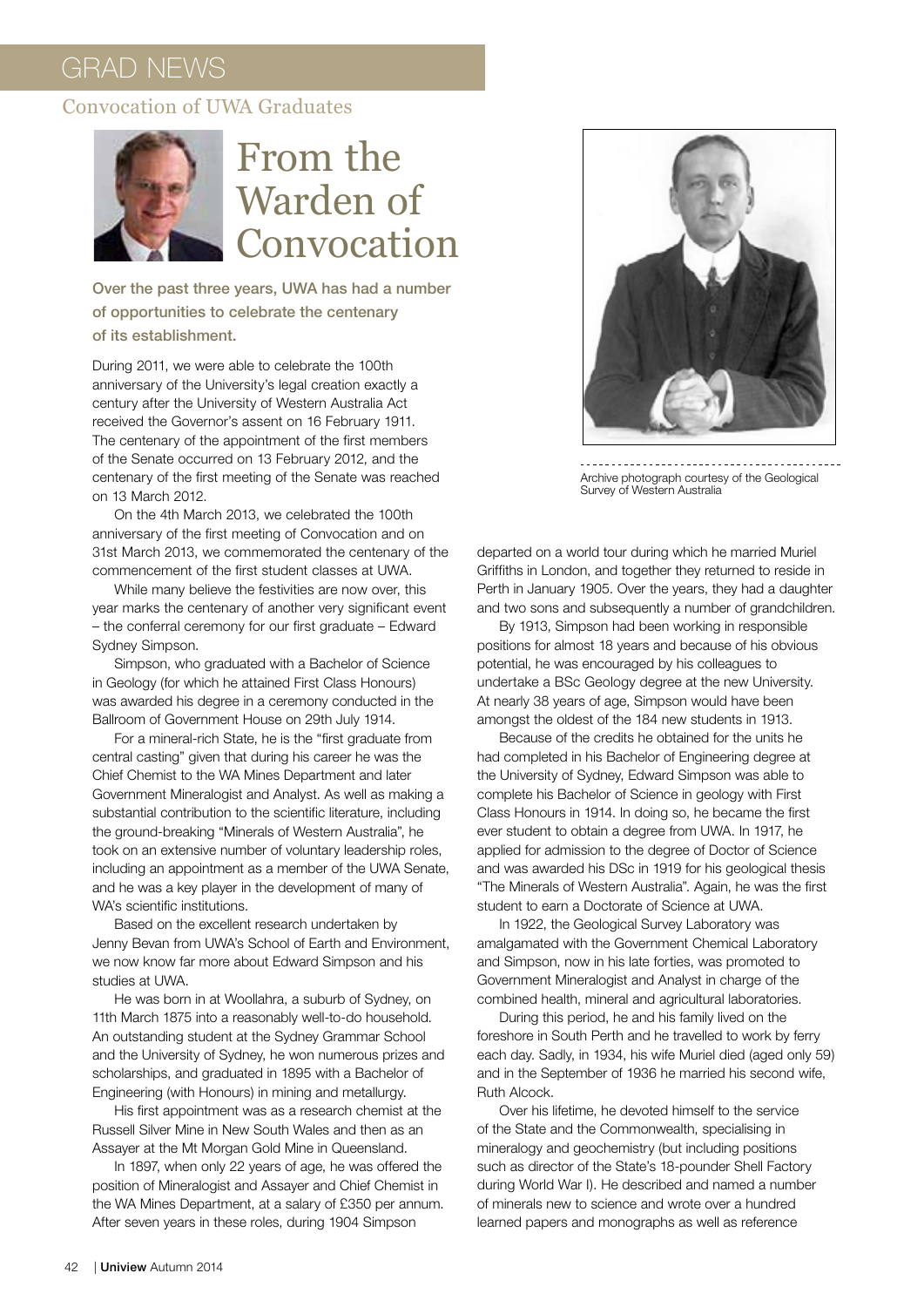#### Convocation of UWA Graduates

books like his 1932 "A Key to Mineral Groups, Species and Varieties" and "Minerals of Western Australia" (published posthumously). To honour him for his researches into minerals, a new mineral first discovered in the Pilbara was named after him (Simpsonite).

Prior to his death (of a heart attack) on 30th August 1939, at the age of 64, he was accorded many honours. His legacy includes his invaluable three-volume "Minerals of Western Australia", still the main source of information on minerals in our State, the Edward Sydney Simpson

Prize, awarded annually to the best third year student in mineralogy at UWA and the Simpson Collection of 5,500 geological samples he collected during his lifetime, still available for reference at the WA Museum.

On July 29th this year, Convocation will be celebrating the centenary of UWA's first graduate and the contribution he made to the development of Western Australia.

#### Adjunct Professor Warren Kerr AM Warden of Convocation

## Three decades of separation

#### By Jim Paparo

When Marion Doughty walked to the stage of Winthrop Hall on 21 April 1983 to be awarded a Bachelor of Arts degree from The University of Western Australia, her fiancé Michael Bateman was in the auditorium sharing the great occasion.

Thirty years later, on 17 September 2013, Marion stepped forward proudly to accept another degree, this time a Master of International Relations. Once again, Michael – now her husband – was by her side.

Celebrating her 30th wedding anniversary exactly one week after her most recent graduation, Marion remarked that the continuing support of her husband means an enormous amount to her.

"..the best thing about being a student has been the strong and enduring friendships that I have formed as a result. For me, UWA will always be associated with learning, meeting new people and sheer enjoyment."

"It was really quite daunting to return to tertiary education after a break of 28 years", Marion said.

"Although I had been working at UWA since 2002 and was Project Officer – and sole author – of the Residential Colleges Affiliation Project Report prior to starting the Masters, the idea of undertaking postgraduate study was a little intimidating."

"While it was hard work writing major essays and preparing for exams, I am so pleased that I overcame my initial fears. The wonderful support that I received from Michael and from my lecturers and colleagues enabled me to meet this challenge and to fulfil a dream", she remarked.

Studying part-time, Marion completed one unit per semester over three years in the new Master of International Relations by Coursework, which was first offered at UWA in 2010.



Marion Doughty with husband Michael in 2013, and her then fiancé at her 1983 graduation

With a political science background and a very keen interest in public policy, the course content really appealed to her.

Marion said the Masters has given her greater insight into the international arena and Australia's role both regionally and globally.

"I don't think I could have chosen a more topical discipline; the world's political landscape changed dramatically during my Masters. It was fascinating to be able to discuss with my peers events such as the assassination of Osama bin Laden, the emergence of civil war in Syria, and the efforts of the United Nations in trying to secure and maintain peace."

"Postgraduate study has been a very rewarding experience for me and I would encourage everyone to explore such opportunities at UWA. Even if three decades, or more, have elapsed it is never too late to return to study and indeed to raise the bar", Marion said.

"Apart from my marriage, the best thing about being a student has been the strong and enduring friendships that I have formed as a result. For me, UWA will always be associated with learning, meeting new people and sheer enjoyment; I'm sure that most UWA graduates would say the same".  $\blacksquare$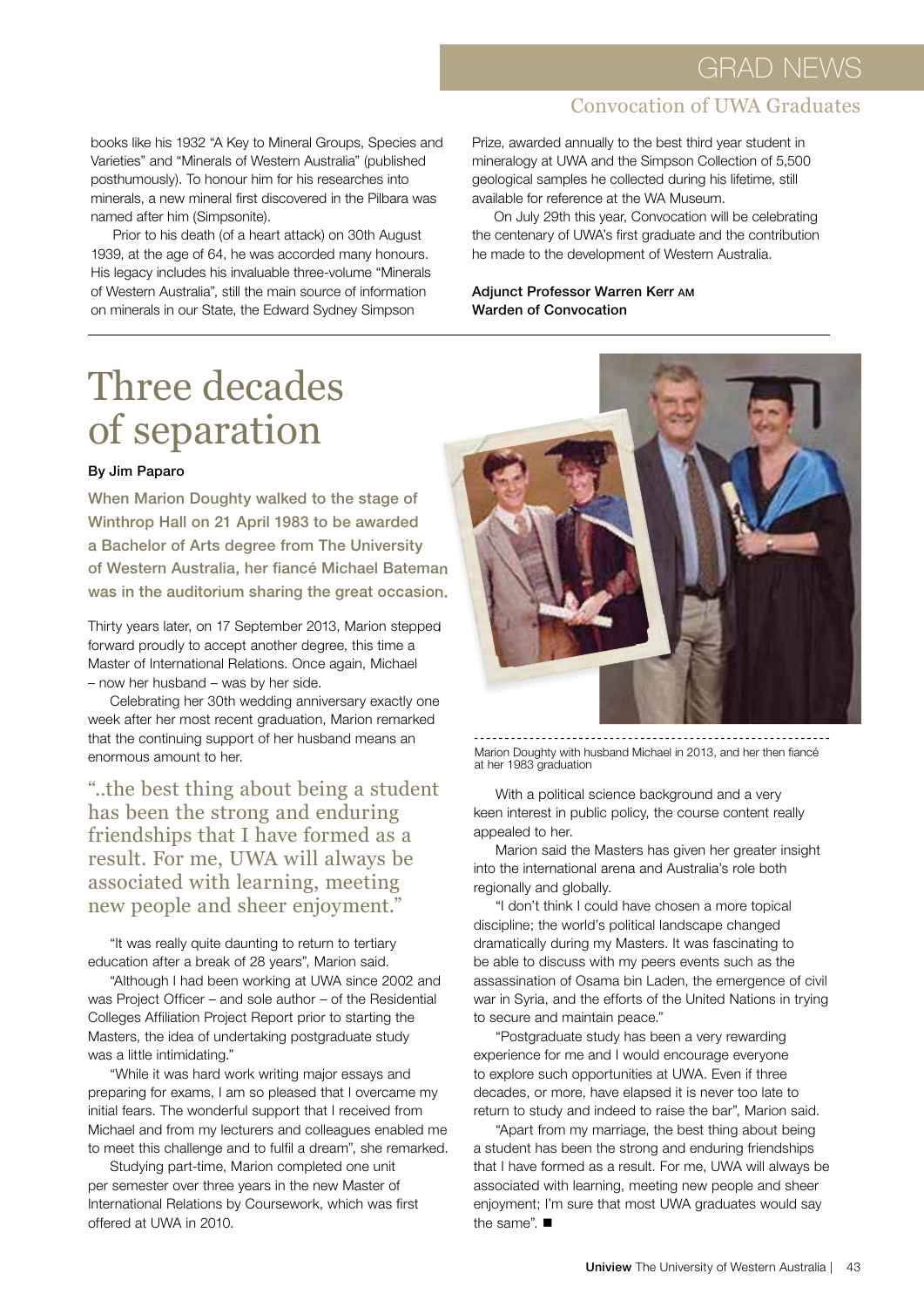#### Convocation of UWA Graduates

Wajarri elder Colin Hamlett with students Viviene Brown and Antje Noll discussing Weld Range research opportunities. (Photo: Vicky Winton)



## UWA Convocation Travel Award winner takes her research to the Murchison

#### By Jim Paparo

A Masters student at The University of Western Australia, who grew up in far north Western Australia, used a Convocation Postgraduate Research Travel Award she won in 2012 to set up a consultative workshop with an Aboriginal community in the Murchison area of the State.

While Award winners often use the funds to pay for their own travel overseas or interstate, archaeology student Viviene Brown used her Award to defray the costs of bringing together members of Western Australia's Wajarri community for the workshop, which was a key part of her research.

Ms Brown said that having grown up surrounded by the rich tapestry of Aboriginal culture and the evidence of thousands of years of Aboriginal history, it was almost inevitable her university studies would focus on Australian archaeology.

"I became fascinated with the history of Aboriginal people," she said. "There seems so much to know and yet I knew so little."

Ms Brown's research is investigating the strategies employed by the Wajarri people to manage resource availability in the Murchison's Weld Range.

"I'd really like to do a PhD, and the Convocation Postgraduate Research Travel Award has helped to make that a possibility," she said.

"I need to maintain the collaborative partnership that I've developed with Wajarri traditional owners, and that's what the Convocation Travel Award has supported me to do."

For further information on the Convocation Postgraduate Research Travel Awards, and to see a video of Viviene Brown talking about her Award, visit www.convocation.uwa.edu.au/prizes/pgrta.

Applications for the Convocation Postgraduate Research Travel Awards will open on 7 April 2014 and the awards will be presented during a ceremony on 15 August 2014.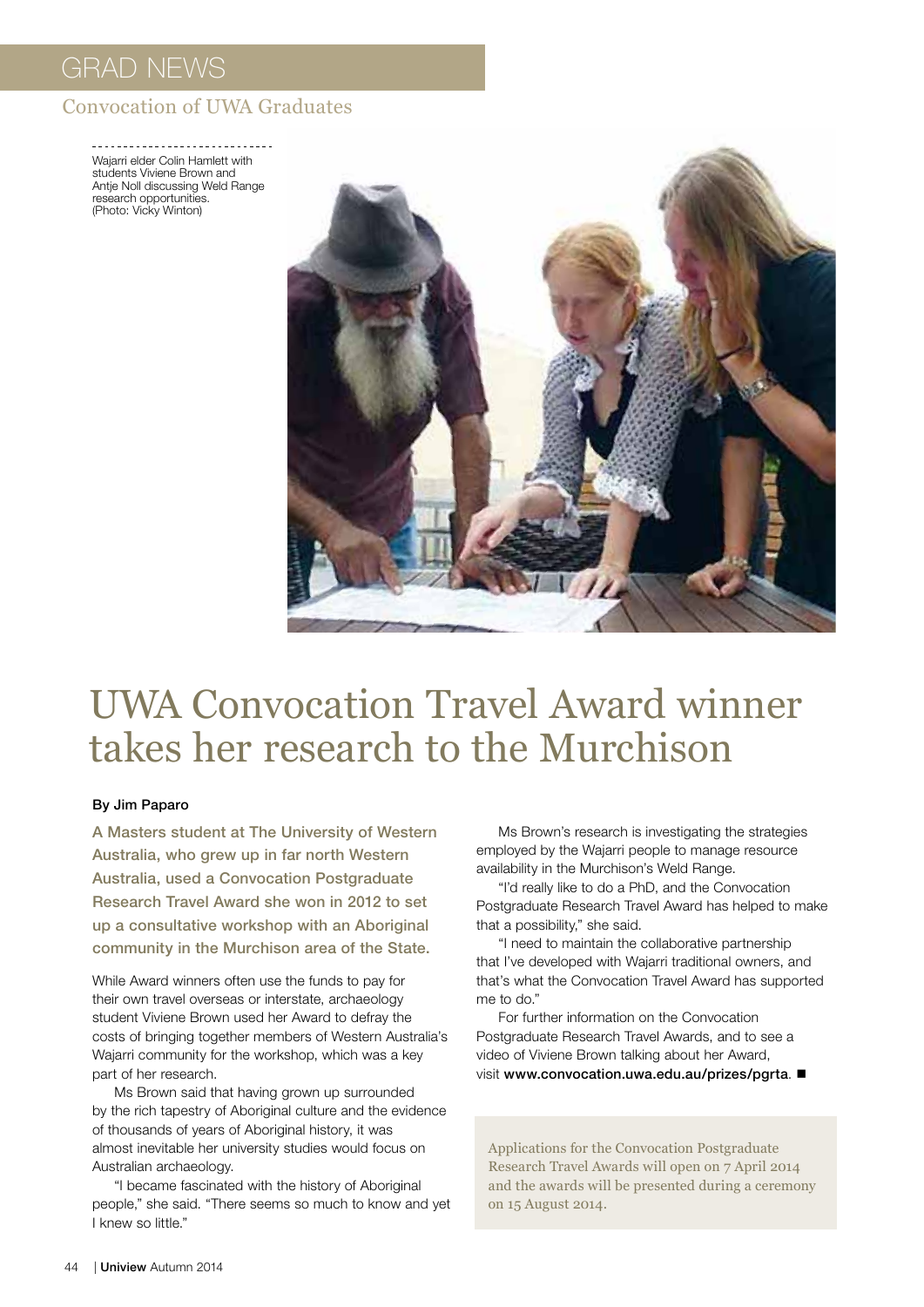#### Convocation of UWA Graduates

## Reunion of UWA graduates from 1964

The 29th Annual Reunion for those who graduated from The University of Western Australia 50 years ago will be held on 31 May 2014.

The price of \$70 per head covers pre-lunch drinks and canapés, and all drinks served with a full buffet lunch at the University Club.

Included is an optional 'tram' tour around the grounds which will commence at 11.00 am with guide Terry Larder of the UWA Visitors Centre, or a walking tour to nearby campus buildings, led by UWA consultant Heritage architect, Ronald Bodycoat AM, prior to the noon welcome.

A souvenir booklet containing the biographies of graduates of that year is an additional feature, complementing a display of memorabilia.

Graduates are most welcome to bring guests and, of course, graduates who have enjoyed these events in past years are cordially invited. 1964 was the first year that there were two graduation ceremonies.

Enquiries to: Office of Convocation

convocation@uwa.edu.au (+61 8) 6488 3006 www.convocation.uwa.edu.au



Graduates from 1963 – UWA's Golden Jubilee year – celebrating the 50th anniversary of their graduation in UWA's Centenary year. (Photo: Manny Tamayo Photography)



#### *"Personalities and Places on the*

*Crawley Campus"* is a wonderful booklet by Dr Joan Pope OAM, Wendy Birman and Ronald Bodycoat AM all about the people whose names are on objects and locations on the Crawley Campus.

Made possible through a UWA Centenary Planning Committee grant,

the booklet will be launched at the Lawrence Wilson Art Gallery on Tuesday 13th May at 5:00 pm. Attendance is free, but numbers are limited. You can order the booklet or register your interest in the launch.

The booklet will be on sale at \$20.00 per copy (incl GST). Contact Dr Fran Pesich, President of the UWA Historical Society on 0417 178 275 or for more details about the UWA Historical Society email uwahs@uwa.edu.au or visit www.uwa.edu.au/uwahs.

## Lost Graduates of 1964

Over the years, the University has lost touch with the graduates whose names appear below. If you have any contact details or other information regarding the whereabouts of the following graduates of 1964, please contact the Office of Convocation at phone 6488 1336 or email to convocation@uwa.edu.au.

Jack N Antonas, George W Ashley, Maureen V Benzie, Douglas F Birch, Patricia M Byrne, Cornelis A Cannegieter, Donald P Carter, Patricia Cawley, Shelley R Chester, Long Fay Chin, Kevin A Collins, John C Cullen, Joseph F Day, Graham A Douglas, Norman A Downing, Thomas D Draber, Crystal C Duggan, Peter P Edwards, Ian G Ellson, Marianne E Filby, Gordon Finnie, Carlos S Furtado, Eugene B Gallagher, Jeffrey M Gawthorne, Daphne M Gibson, Joanne Gordon, Roderick K Graham, Brian R Grainger, Mary B Grant, Richard H Hartley, Edith M Head, Herbert M Head, Elizabeth A Heavey, David G Hewitt, Tran-Van Hoa, Gwendoline V Hodge, Rosemary J Holmes, Michael L Hopkins, Stephen S Hui, Janette S Jennings, Roko Katnich, Patricia Kerr, Vasagamoorthi Krishnasamy, Peter E Lafferty, Richard G Lamb, Walter C Langdon, Peter B Langley, Margaret S Lawn, Shing C Leung, Raymond J Lewis, Sow C Liew, Teong P Lim, John S Lucas, Jeannie M Lyall, Rosemary Lynch, Constantine L Mandalis, Diana N Marsh, Brian R Martin, Walter R McDonald, Geoffrey S McNeil, John A Merritt, Theodor G Mikosza, Majolijn Murdoch, John R Murdoch, Laurence A Noonan, Patricia Norton, Antony G Oates, Josephine O'Brien, Bee J Ong, Seng M Phua, Faith Pitman, David L Powell, John R Price, Jennifer R Prince, Anna C Punch, John E Rees, Piet B Roes, Saro A Sardo-Infirri, David R Scott, Osama A Shammout, Loretta D Simmonds, Yin C Smart, Ernest J Stapleton, Peter H Steele, Patricia K Steer, Nicholas C Stephenson, Alison J Thorpe, Sonja R Viskovich, Miroljub Vujovic, Leonie T Wakelam, William C Wallace, Sandra J Walmsley, Peter H Walsh, Heng-Tian Wee Heng-Tian, Russell G Wilkinson, Yook L Wong, Faye E Yates.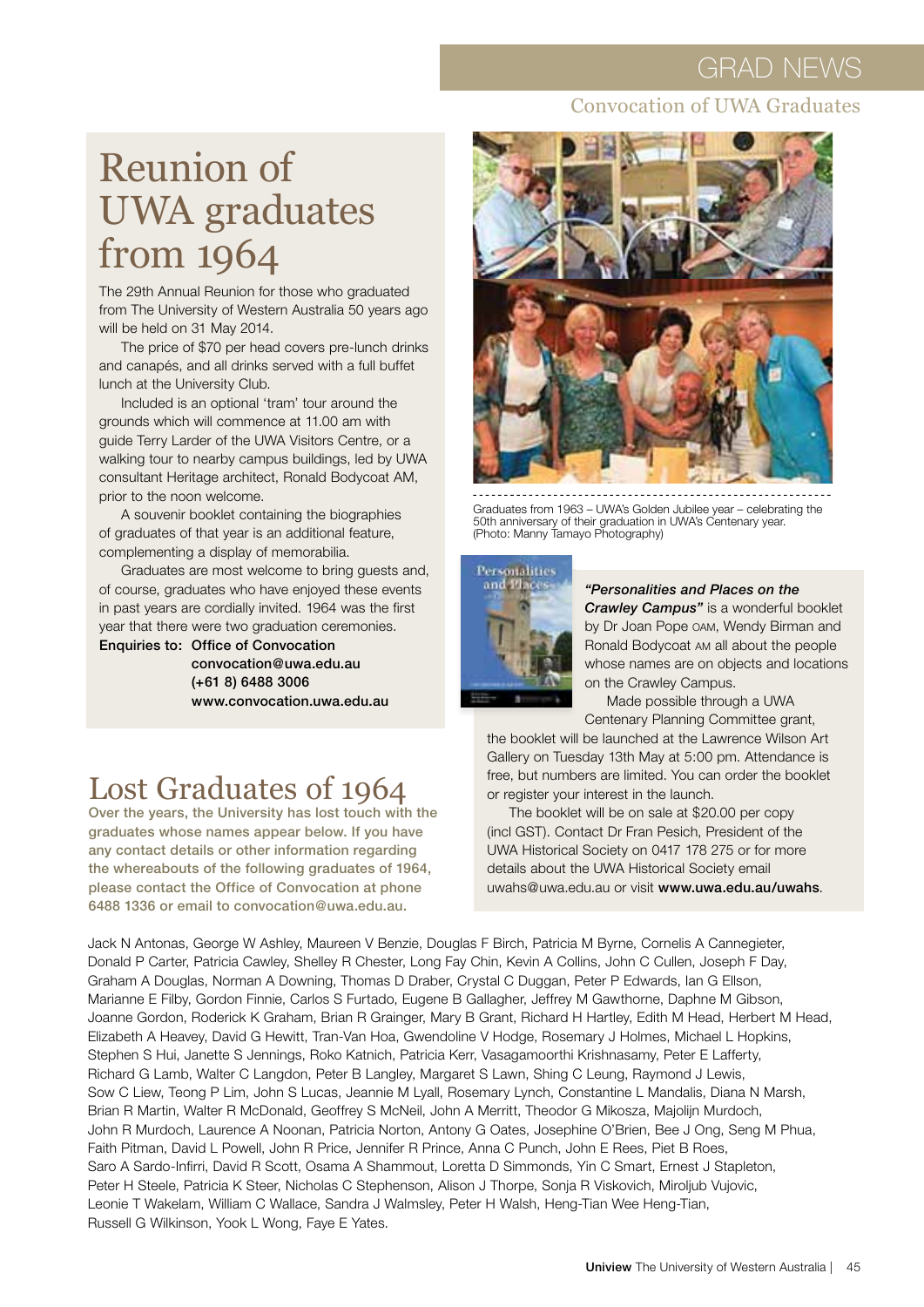### grad briefs

#### Keep in touch!

"Grad Briefs – they're the first thing I read," writes one graduate. "They often remind me of former classmates and colleagues and have enabled me to resume long-lost friendships," writes poet, author and graduate William Grono. That's what Grad Briefs networking is all about, so let us know where you are, what you're doing and put us in the picture: hard copy (which we'll return on request), digital image (tif or jpeg file at 300 dpi).

#### **Email terry.larder@uwa.edu.au or post to Terry Larder, The University of Western Australia, M474, 35 Stirling Highway, Crawley, WA 6009. We'd love to hear from you.**

#### 1940s

*Colin Farrow* (BE 1942) has had two major employers since graduating, De Havilland Aircraft in Melbourne (1942-46) and the Shell Company of Australia (1946-79). This was followed by 10 years in consultancy work on roads. Colin has been a resident of the Menzies Retirement Village in Malvern (Vic) for the past ten years and has been a widower for 12years.



*Dudley Campbell* (BE 1952) previously worked as State Managing Director of Macmahon Construction and was in engineering

construction for many years. He worked for the Public Works Department on the Wellington Dam and then with the Hydro Electric Commission in Hobart. He has five children, five step-children (all married) 22 grand-children and two great-grandchildren. Dudley lives with his second wife in Yangebup. Former classmates can contact him at dudleyhcampbell@gmail.com.



*Geoff Beyer* (BSc 1954; DipEd 1957) is a semi-retired Catholic priest still active in the Church, celebrating Mass and working as a Judge in the Matrimonial Tribunal. In 2008, he completed his Masters degree in Theological Studies at the University of Notre Dame and in 2012 (when

this photo was taken) he published his autobiography, *Father and Father: A Married Priest's Tale*, giving the proceeds to charity. He was ordained an Anglican Priest in Bunbury in 1963 and served in Kojonup as Rector for four years. In 1968 he and his family joined the Catholic Church. In 1969, Father Beyer was one of the first married men to be ordained a Catholic priest in Australia and outside Europe.

*Gerard Brennan* (BA 1958) joined the Education Department of WA in 1943, then served two years in the RAAF as a Wireless Air Gunner (Liberators B24) in 99 Squadron. He spent the last 25 years of his career as TAFE College Principal in the Eastern Goldfields, Claremont, Perth Technical College and Balga TAFE. Gerard retired in 1985 and former classmates can contact him at gerardbrennan104@ gmail.com.

#### 1960s

*Philip Best* (BA(Hons) 1960; PhD 1963) retired in 2008 and together with his wife travels back to Perth to avoid the harsh winters of Connecticut. Philip worked as a Research Physicist at the University of Connecticut, in Storrs. Former classmates can contact him at best@phys.uconn.edu.



*Alan Bray* (BSc(Agric) 1962; PhD 1966) thoroughly enjoyed his nearly nine years at UWA. The education received here could not have been bettered, he writes, and he still recalls the outstanding lectures given by Professors Prider and Bayliss in his first year and Professor Underwood in his fourth. Alan retired in 1996 from the University of Tasmania and returned to campus last October to help celebrate 50 years of Agricultural Science at the University. He lives in Brisbane and is a devoted grandfather to his six grandchildren.

#### 1970s

*Bruce* 



*Donaldson* (BA(Hons) 1970) spent time in Holland and South Africa before, in 1974 taking up a lecturing position at Melbourne

University. He continued lecturing until his retirement in 2004. He lives in rural Victoria and former classmates can contact him at bcd48@bigpond.com.

*Jeremy Buxton* (BA 1974; MA 1978) is a policy adviser in the portfolio of electoral affairs and is now working in the office of the Hon. Peter Collier, MLC.

#### 1980s

*Robert Brooks* (BSc(Hons) 1980) completed a PhD at the UNSW in 2000. He is currently working as a private consultant in research analysis, design and project management in NSW. He is a core faculty member of Harvard University's Global Mental Health, Trauma and Recovery program; Senior Visiting Fellow, School of Psychology, UNSW; and Project Manager for Developing a Primary Health Clinic in Siem Reap, Cambodia. Former classmates can contact him at robert.brooks8@ bigpond.com.

*John Kralevich* (BA(Hons) 1982) worked for over 23 years as a journalist in the UK before settling into a stress-free lifestyle in rural Burgundy in France. He writes that it is still as blissful as it was on day one. Vive La Vie de la France! Former classmates can contact him at jkral@orange.fr.

*Murray Brown* (BJuris 1985; LLB 1986; LLM 1996) lectures in Law at Murdoch University and is currently on sabbatical leave at Jesus College, Cambridge.

#### 1990s



*Ian Kneebone* (MPsych 1990) has returned to Australia with his wife and two-year old son to take up the position of Professor in Clinical Psychology at the University

of Western Sydney. Ian spent 16 years providing clinical services and conducting research in Southwest Surrey, UK. In 2012, with clinical colleagues, he co-authored *Psychological Management of Stroke*, published by Wiley. His research interests include neurorehabilitation evaluation, psychological management of stroke and multiple sclerosis and fear of falling. He retains a visiting position at the University of Surrey. Former classmates can contact Ian at I.Kneebone@uws.edu.au.

*Simon Ree* (BEc 1993) is a senior private banker at CITI Private Bank in Singapore.

*Arnold Yin-Ngar Wong* (BSc 1994) is currently the Director of Shared Information Services at the Department of the Attorney General, having served on numerous professional and community boards. He is National Congressional Representative on the Management Committee of the Australian Computer Society. Arnold also enjoys musical theatre and has performed, directed and produced successful Broadway musicals in WA. He is Production Manager for the UWA GRADS' 50th anniversary production of Hamlet, at the New Fortune Theatre in 2014.



#### A true pioneer, whose legacy lives on…

*Arnold Cook* (1922-1981) (BA(Hons) 1948) was diagnosed with the eye condition, retinitis pigmentosa at the age of 15 and was totally blind by 18. He learnt braille and in 1944 commenced Arts studies at UWA, majoring in Economics and gaining first class honours. He met Enid Fuller at UWA and they were married in 1946. Between 1948 and 1950 he studied at the London School of Economics after winning a UWA Hackett Research Studentship.

While in the UK, he made contact with the British Guide Dogs for the Blind Association and acquired a black labrador guide dog, Dreena, which he brought back to Perth in 1950. UWA offered him a position as an economics lecturer and Arnold and Dreena became a familiar sight as they caught public transport between home in Belmont and the campus at Nedlands.

In 1951, he established the first guide dog school in Australia in Perth. Last year, Lindy Brophy (pictured), editor of *UWANews*, spearheaded a fundraising campaign that raised \$32,000 to sponsor a Guide Dog: a Centenary gift from the University. The puppy, a black Labrador, was named Arnold, and has started training to follow in Dreena's footsteps so he too can change someone's life.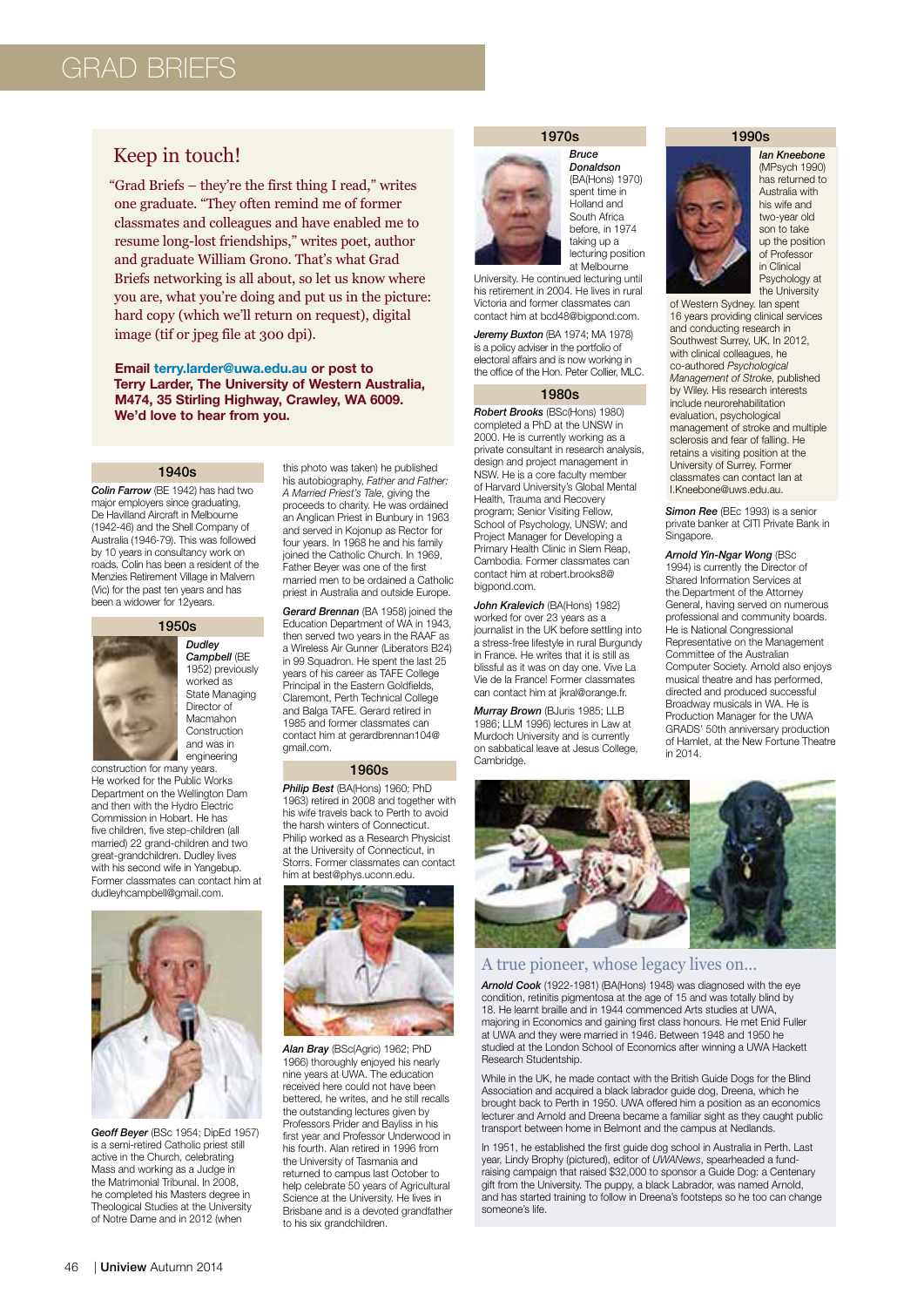### grad Briefs

*Trevor Cheney* (MB BS 1995) is currently on sabbatical leave studying nutrition and tick borne diseases both internationally and in Australia. He is a rural GP and provides locum services to Bourke and other remote NSW towns.



*Ricky Mui* (BSc & LLB 1997) has been the Director of Legal and Compliance, Commerce, Finance and Contract Division at Robert Walters in Hong Kong for the past four years. Robert Walters is one of the world's largest specialist professional recruitment consultancies with 53 offices spanning 24 countries. He previously worked in London, Paris and Madrid. Former classmates can contact him at Ricky.Mui@ robertwalters.com.hk.)

*Sandi Woo* (BSc 1997) is an independent producer of community arts projects, who relocated to Broome five years ago with her young family. In 2011-12 she initiated. developed and delivered a youth hip-hop project titled YouTube Me Dance and last year was awarded the Outstanding Achievement in Regional Community Dance by AusDance WA for this work. Last year, Sandi took up a position as the first Broomebased company manager with the intercultural indigenous physical theatre company – Marrugeku. Former classmates can contact her sandi@sandiwoo.com.au.

#### 2000s

*Kym Quartermaine* (BSc 2001; DipEd 2004) now lives in Albany with her three children. Kym taught at Karratha Senior High School for 10 years and previously worked as a Case Manager, therapy assistant and exercise physiologist for Workers Compensation Cases. Former classmates can contact her at kymrq@hotmail.com.

*Matthew Cornel*l (BEnvDes 2003; BArch 2006) In the previous issue of Uniview, Matthew's feedback was mistakenly published without his consent. Uniview sincerely apologies for this error. Matthew has informed us that he is currently working as an architect in Queensland.

*Renae Rutherford* (BE & BCom 2003) has been recently promoted to Leader – Source to Contract, Global Process Architect, Procurement at Rio Tinto. Former classmates can contact her at renae.rutherford@bigpond.com.



*Marcello Cabrera* (MBA 2004) is working at Prime Laundry

and writes that he is excited about building a new laundry, which will service the linen laundry needs of the Fiona Stanley Hospital.

The laundry will utilise the latest radio frequency (RFID) technology to track linen across the hospital.



*Nicolle Jenkins* (EMBA 2005; MMR 2006) has spent two decades in marketing and communications throughout Australia, with management positions in the corporate and notfor-profit world. She is now Director of her own firm - The Hub Marketing Communication and last year released, *Me and You*, a book for mothers to share their history, hopes, dreams and legacy with their daughters. The creation of the book has been a labour of love for the past two years and a book for sons is in development and will be released this year. Books are available through the website, meandyoubook.com with one dollar from every purchase being donated to Playgroup Australia

*Adriana Kostov* (LLB & BCom 2005) worked with Blackswan Equities and Hancock Prospecting in Perth before joining Sydney-based currency hedge fund Excalibur Funds Management. Recently she has taken on the role of Australia's first Regional Director of the Hedge Fund Association, a not-for-profit group with chapters across the US, Europe and Asia, which represents nearly 10,000 hedge funds across the globe.

*Christopher Frame* (BCom(Hons) 2006) was recently acknowledged as a finalist in the IAB 'Digital Marketer of the Year' in Sydney as well as the 2014 'Content Marketer of the Year' in Cleveland, USA, as part of the Content Marketing Institute.



*Brent Wheeldon* (BE 2008) worked as a software developer in Perth, then in March 2011 he made the big move to New York City and worked for a

small software

consultancy there. He met his wife in Boston and they married last October with many UWA and St Thomas More College friends in attendance. They both enjoy living in NYC and have been back to Perth visiting family over the Christmas holidays. Former classmates can contact them at brent.wheeldon@ gmail.com.



#### Graduate's first book a success

Reviewers are unanimous that UWA graduate Sarah Drummond has produced a heart-felt book that sweeps readers into a community of professional South West fishermen who battle storms – natural and political – and struggle to make a living in changing times.

"It's a lovely read," concluded *The West Australian*. "There are times you can almost feel the small boat bumping against waves and taste the salt spray as they lurch about in storms, navigate netting politics and haul in their catch."

Salt Story: Of Sea-Dogs and Fisherwomen (Fremantle Press) is Sarah's first book and it's a tribute to the inshore and estuarine commercial fishing industry and a fading way of life that, as one reviewer put it, "is under threat, dying of a thousand government cuts".

The author admits that as a wayward teen she was drawn to the jetties and beaches and to the lot of fishermen, yachties and truckies whose "purposeful shiftlessness and nomadism raised a middle finger to the myth of the Great Australian Suburban Dream".

Her writing began as a blog written after nocturnal fishing trips and it was well received, however in turning a 600-word blog into a collection of sea stories she pays tribute to UWA graduate Georgia Richter at Fremantle Press for editing and advice. However, it is the evocative nature of Sarah's writing that captures readers – so it was no surprise when the first edition sold out in two months. A reprint is already in bookstores.

Meanwhile the graduate is tutoring Smart Start students at the UWA Albany campus and teaching Foundations of University Studies. Her students range from school students considering career options to mid-life residents with mortgages and kids. "It's a very different demographic of students in Albany because a lot of people want to study but can't go to the city – and it's incredibly rewarding teaching."

While currently missing her fishing jaunts as she juggles the demands of two children and tutoring, her ongoing academic study has provided her with a balance she loved. "I like the idea of having two different things at play, different forms of work – writing and fishing, mind and body – it really works for me.'

*Lloyd Lee* (BSc 2009) is an Evaluation Metallurgist for Rio Tinto. He has spent the past two years as a Graduate Metallurgist working in the Pilbara and on projects in Melbourne and Brisbane. Former classmates can contact him at lloyd@graduate.uwa. edu.au.

#### 2010s

*Ka Hung Alexis Chan* (BA 2011) has been in Hong Kong, her hometown, for three years working as a library assistant and as an admin officer in the family business. Alexis is studying for her Master's degree in Translation Studies and is looking forward to visiting UWA in the near future. Former classmates can contact her at alexis0328@outlook.com.

*Elyzza Huaah Chiah Beh* (BCom 2012) considered various occupations before deciding on a career in the oil and gas industry. She is keen to study marketing and is grateful for her time at UWA which is benefiting her in her current employment. Elyzza lives in Johor, Malaysia. Former classmates can contact her at elyzzahcbeh11 @gmail.com.

*Dante Giacomin* (MNursSc 2012) started his nursing career in aged care. He worked as a practice nurse until February last year, when he commenced with the Statewide Mental Health Graduate program at Sir Charles Gardiner Hospital. Former classmates can contact him at dante1@iinet.net.au.

*Wendy Kong* (BCom 2012) works in Perth as a Corporate and International Tax Accountant for BDO Australia. BDO has over 1,264 offices in 144 countries. Former classmates can contact her at wendykong07@ hotmail.com.

*Jasmine Han Jia Yiing* (BCom 2013) is working as an auditor for a private company in her home of Brunei. She writes that she enjoyed her studies and misses the student life at UWA. Former classmates can contact Jasmine at Jia\_Yiing@hotmail.com.

*Naomi Jack* (BEnvDes 2013) travelled in Europe last year and worked for an architectural firm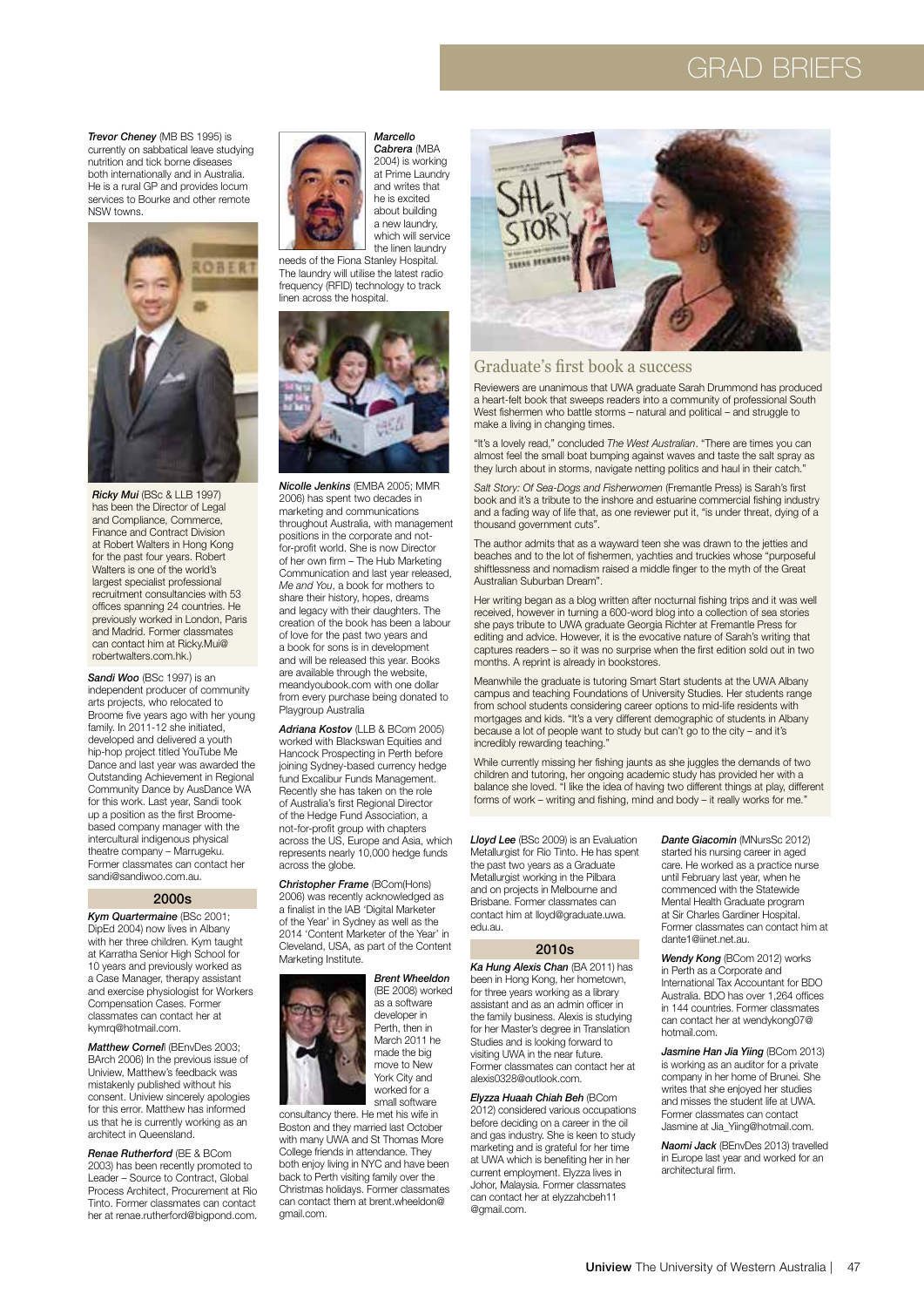### grad Briefs



*L–R: David Forman (seated), Christopher Heathcote, Richard Greene, Denton Bocking, Ann Milligan, John Soderbaum, Neal Davis, Harold Wilkinson, Jim Leedman, Tom Bellas, Kevin Bray, Alice Murray, Erika Leslie, Sarah Ryan, Ron Huisken, Meiling Huisken, Barrie Blackburn, Judy Inveen, Rob Palfreyman*

#### The multi-talented style guru

Knowing what to wear when and identifying the *de rigueur* fashion trends has become the specialty of journalist Glynis Trail-Nash who writes for the *Weekend Australian Magazine*. Glynis takes her sense of style to major events on the *haute couture* calendar such as Australian Fashion Week and fashion weeks in Paris, Milan, New York and London. She was recently in Dallas for Chanel's Metiers d'Art collection.

The multi-talented graduate (French and English double major, 1992) began working in UWA's Publications Department while completing her Arts degree. At the time she also performed in musical theatre, was a azz singer, and performed with the WA Youth Orchestra.

A 1995 move to London saw her performing in leading venues with her all-Perth quartet while working as a sub-editor – "on unglamorous business titles such as *Logistics Europe and Human Resources magazin*e".

"In 2000 I moved to Sydney in search of sunshine and good food, landed a job at *Who*, which led to my first



*designer Alex Perry*

fashion writing in Style. From there I moved to *The Sun-Herald*, *The Sunday Telegraph*, *Grazia* and now, happily, *The Australian*," writes Glynis, who continues singing and released a CD (GT Nash *After Blue*) that was recently released on iTunes.

# perthupmarket



Sunday June 29 Sunday September 28 Sunday November 30

10am - 4pm. Free entry University of Western Australia Over 150 designers

www.perthupmarket.com.au

#### Graduates celebrate UWA's centenary

Former diplomat Neal Davis, Secretary of the UWA Graduates Association ACT, sent us this great photo of the Spring Lunch that marked the University Centenary last October. "It was held in glorious weather at a penthouse apartment overlooking Lake Burley Griffin," wrote Neal. "In attendance were 19 graduates with spouses/partners. The theme was 'Back to UWA' and several guests wore items of UWA apparel or brought mementos from their UWA days. Guest speaker was graduate Dr Sarah Ryan.

Neal tells us that five of the graduates were close friends during their years at UWA (1964-1966) when all were studying in the Faculty of Economics and Commerce: Rob Palfreynman, Barrie Blackburn, Ron Huisken, Meiling Huisken and himself. "We each subsequently came to Canberra to work with various government departments and have remained in regular contact over the past 50 years. Rob was groomsman at my wedding and I was his best man at his wedding," writes Neal.

*UNIVIEW* featured Neal in *UWA's Ambassadors*, an article on graduates representing Australia as diplomats in cities from Beijing to Papua New Guinea (Vol 17 No 3). At the time Neal (who graduated with a Bachelor of Economics in 1968) was Australian High Commissioner in Brunei. He says he is now "busy in retirement".

#### Australia Day Honours List 2014

Congratulations to the graduates whose contributions were recognised in the Australia Day Honours List:

#### Senior Australian of the Year 2014:

The Hon. Dr Fred Chaney, AO (LLB 1962; HDLetters 2010)

#### Awarded an AO:

Professor Peter Newman (BSc 1968; PhD 1973)

#### Award an AM:

Winthrop Professor D'Arcy Holman, AM (MB BS 1979; PhD 1984), UWA Chair in Public Health Mr David Maloney (LLB 1970) Mr Didier Murcia, AM (BJuris 1985; LLB 1986) The Hon. Michael Murray, AM (LLB 1964) Clinical Associate Professor Peter Winterton, AM (MB BS 1976; BA 1983) Her Honour Mary Ann Yeats, AM (BJuris 1978; LLB 1982)

#### Awarded an OAM:

Mr Rory Argyle, OAM (LLB 1959) Adjunct Professor Adrian Fini, OAM (BCom 1983) Dr John Lindsey, OAM (MB BS 1974) Mrs Leonie Reid, OAM (BA 1968)

#### Awarded a Public Service Medal:

Dr Lorna Melville, AM, PSM (BSc 1967)

#### When you advertise in *Uniview* you're in good company

The University of Western Australia's flagship publication has a print run of more than 67,000.

*Uniview* goes to all graduates and is distributed to every secondary school in Western Australia and all public libraries.

To date our advertisers have included technology, tourism and theatre companies, banks, wineries, bookstores and international and national conservation and charity foundations.

Telephone: +61 8 6488 1914 or email: uniview@uwa.edu.au

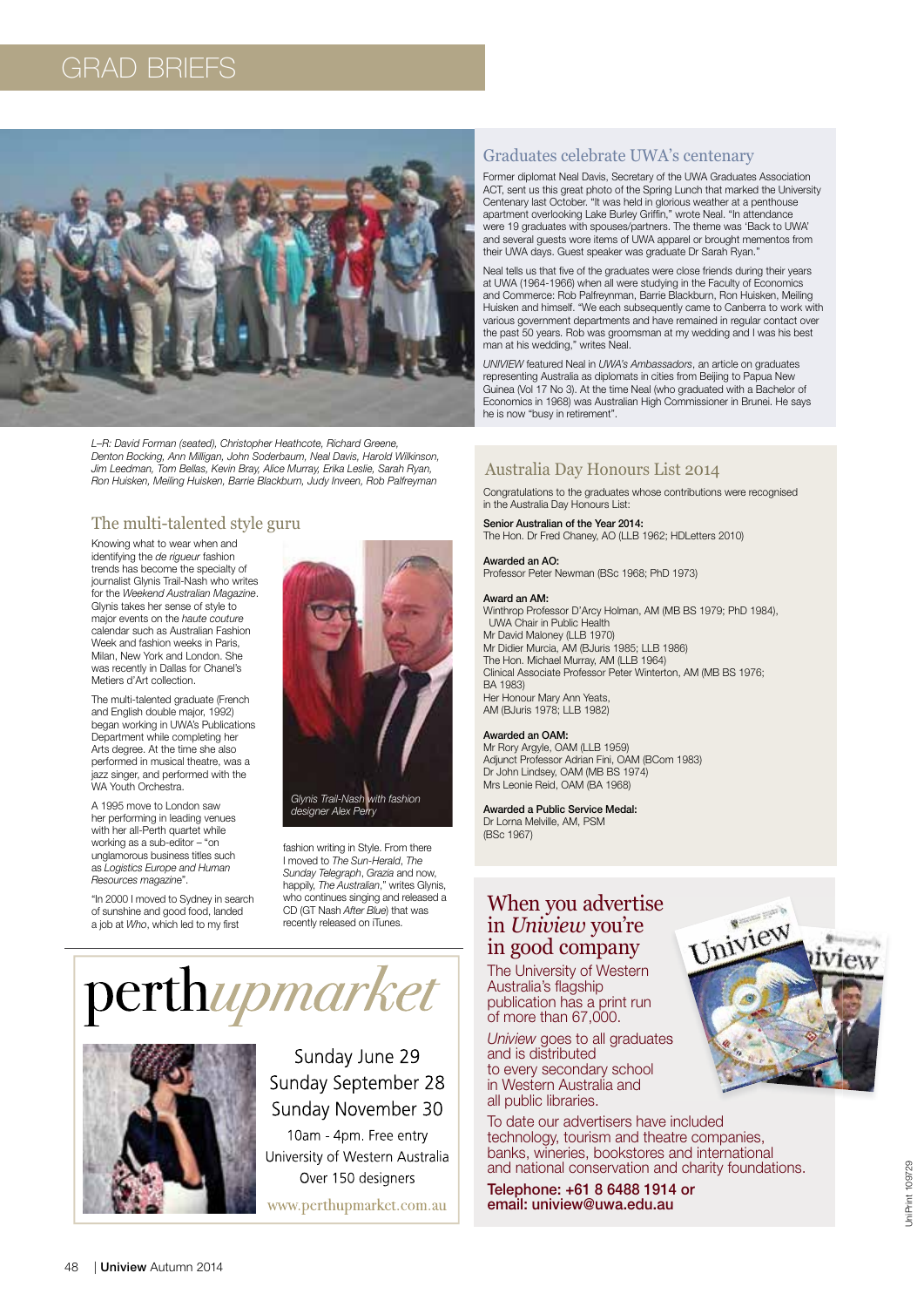

The University of Western Australia Business School's new 12 month MBA Full Time is designed to propel graduates into the global marketplace. As a UWA MBA Full Time student, you will learn from distinguished faculty and international visiting professors; experience unparalleled depth of business interaction through Business Connect; be involved in our Leading Organisations series; get outstanding job preparation; undertake a three month Business Advisory Project; complete a personalised Leadership Development Program and have the unique opportunity to choose one of three focus areas: Natural Resources,  $\sqrt{ }$  FFMI

**EOUIS** 

THE UNIVERSITY OF **WESTERN AUSTRALIA** 

Leadership or General Management.

Transform your career today.

Apply now if you'd like to be part of this elite, inaugural cohort. To find out more, call our specialist MBA team on (08) 6488 3980 or visit mba.uwa.edu.au